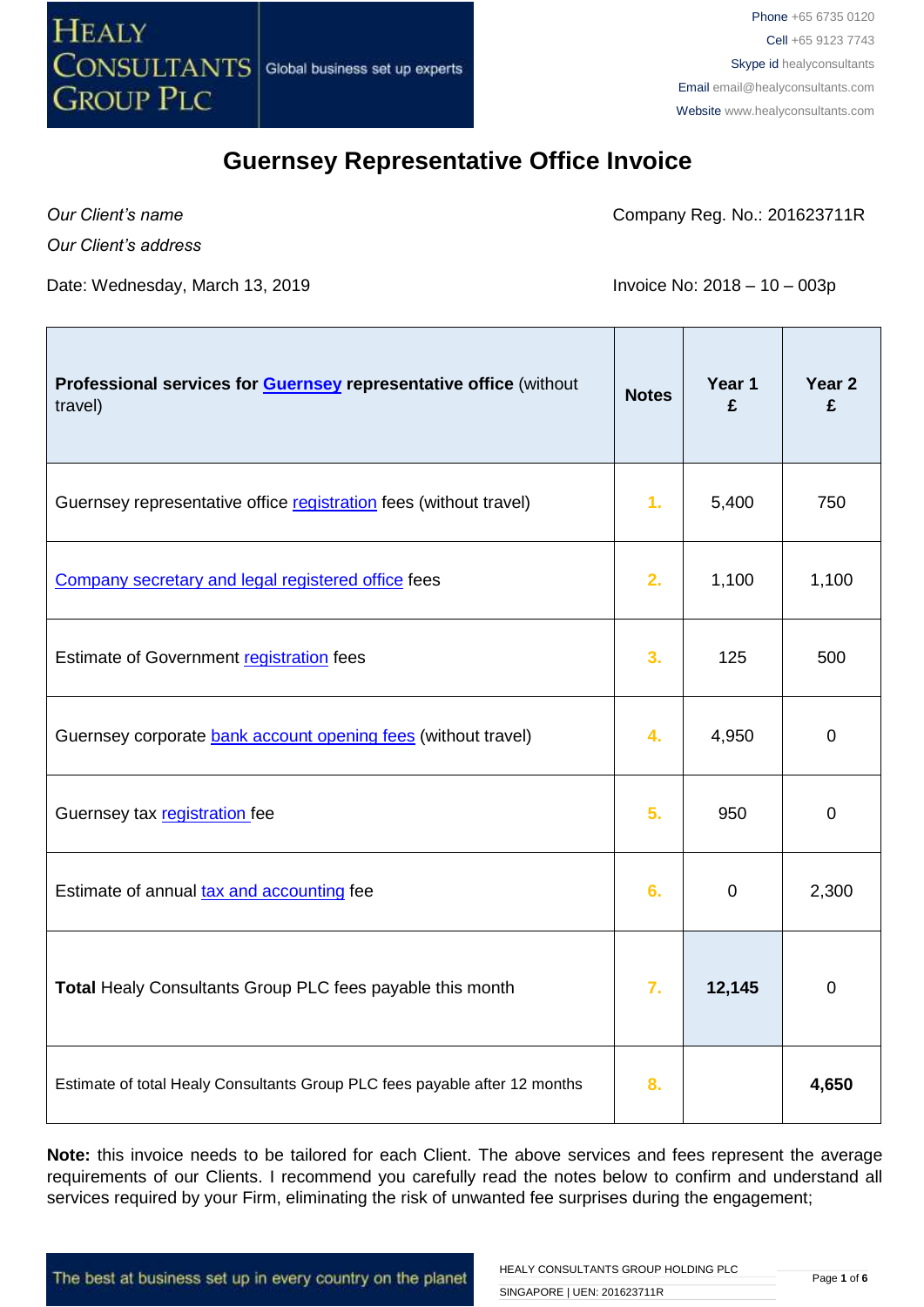#### *Notes to invoice above*

**1.** Healy Consultants Group PLC fees to efficiently and effectively complete Guernsey representative office registration within [2 weeks](http://www.healyconsultants.com/guernsey-company-registration/fees-timelines/#timelines) by **i)** choosing the optimum regulatory license for our Client's business activities; **ii)** reserving a representative office name with the [Guernsey Registry;](http://guernseyregistry.com/) **iii)** settlement of our accountant and lawyer fees; and **iv)** preparing a high quality representative office registration application to the [Guernsey](http://guernseyregistry.com/)  [Registry;](http://guernseyregistry.com/)

All [engagement fees](http://www.healyconsultants.com/company-registration-fees/) (click link) are agreed and paid up front and agree to the fees published on our country web pages. Consequently, there are no hidden fees, surprises or ambushes throughout the engagement. All engagement deadlines are agreed up front in the form of a [detailed project plan,](http://www.healyconsultants.com/index-important-links/example-project-plan/) mapping out [deliverables](http://www.healyconsultants.com/deliverables-to-our-clients/) by week throughout the engagement term;



Every week during the engagement, Healy Consultants Group PLC will email our Client a detailed status [update.](http://www.healyconsultants.com/index-important-links/weekly-engagement-status-email/) Our Client is immediately informed of engagement problems together with solutions. Your dedicated engagement manager is reachable by phone, Skype, live chat and email and will communicate in your preferred language;

**2.** In accordance with the [Companies \(Guernsey\) Law 2008,](http://www.gfsc.gg/The-Commission/Policy%20and%20Legislation/Companies-(Guernsey)-Law-2008-(Consolidated-text).pdf) each Guernsey representative office must appoint a resident agent, who may be a natural person or a body corporate, but the company secretary must be resident in Guernsey. Healy Consultants Group PLC will act as your Guernsey resident agent, for which our annual responsibilities include **i)** preparing and filing the legal annual return; **ii)** securely maintaining representative office records; **iii)** liaising with the Guernsey government on our Client's behalf; **iv)** legal filing of changes of company structure; and **v)** reminding our Client of statutory deadlines;

In accordance with the [Companies \(Guernsey\) Law 2008,](http://www.gfsc.gg/The-Commission/Policy%20and%20Legislation/Companies-(Guernsey)-Law-2008-(Consolidated-text).pdf) a Guernsey representative office shall as from the date of its registration have a legal registered office in Guernsey, to which all official government communications and notices may be addressed. To comply with this statutory requirement, Healy Consultants Group PLC's Guernsey office will be the registered office address for your representative office. Thereafter, this address will be used to receive government correspondence including **i)** tax letters; **ii)** notice of the legal annual return; and **iii)** all government communications. Most of our Clients wish to place [Healy](http://www.healyconsultants.com/corporate-outsourcing-services/company-secretary-and-legal-registered-office/)  [Consultants Group PLC's](http://www.healyconsultants.com/corporate-outsourcing-services/company-secretary-and-legal-registered-office/) office address on invoices, contracts, websites and business cards;

- **3.** This fee is an estimate of government costs payable during your Firm's engagement. For transparency purposes, all government fee payments will be supported by original receipts and invoices. Examples of government costs include **i)** reserving the representative office name; **ii)** 24-hour registration service with the [Guernsey Registry;](http://guernseyregistry.com/) and **iii)** the government's annual validation fee. Following engagement completion, Healy Consultants Group PLC will refund our Client any excess of funds received over actual Government costs paid;
- **4.** Healy Consultants Group PLC will be pleased to open a Guernsey corporate bank account without our Client's travel. It is a time consuming task, and Healy Consultants Group PLC will shelter our Client from the associated administrative challenges. As you can appreciate, it is a difficult task to obtain bank account approval through a newly formed company when shareholders, directors and bank signatories reside overseas. Healy Consultants Group PLC will prepare a business plan for the bank to optimize the probability of corporate bank account approval.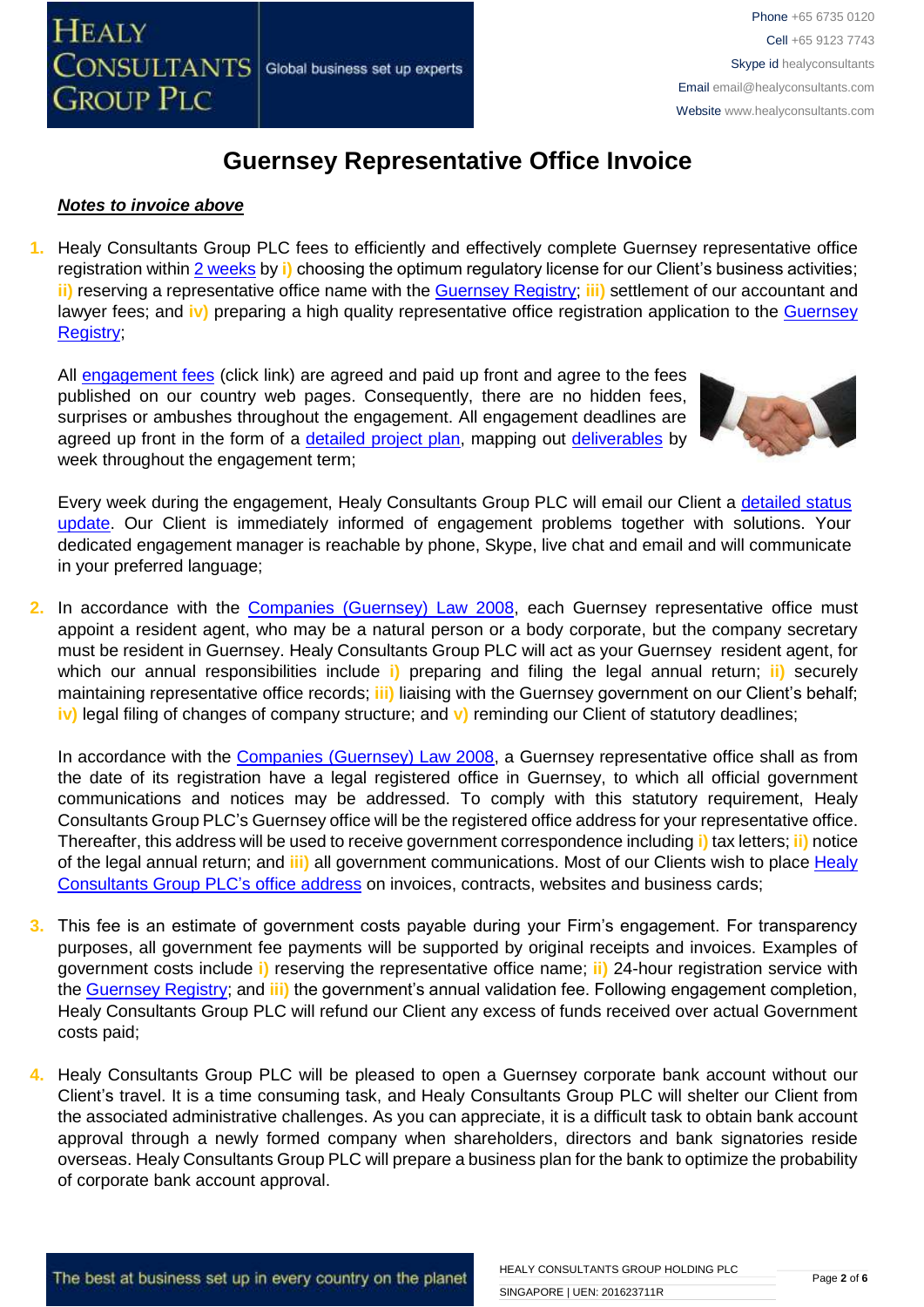Depending on our Client's business and nationality, there is a 20% probability the banks will request a bank signatory to travel for a one-hour bank interview. Healy Consultants Group PLC will try its best to negotiate with the bank for a travel exemption. If our Client must travel to Guernsey for corporate bank account opening, Healy Consultants Group PLC will refund our Client £950;

If our Client is not comfortable with only a Guernsey corporate bank account, Healy Consultants Group PLC will be pleased to open [an international corporate bank account](http://www.healyconsultants.com/international-banking/) (click link) outside of Guernsey. Examples include New York, Germany, Liechtenstein, Austria, Bulgaria, South Africa, Australia, London, South America or Dubai. All banks will be top tier banks in these countries with excellent internet banking services. Example of our global banking partners include HSBC, Standard Chartered Bank, Citibank, Barclays, Standard bank, ANZ bank, VTB bank, UBS, Credit Suisse;

The banks enjoy ultimate power of approval of corporate bank account applications. Consequently, guaranteed success is outside of Healy Consultants Group PLC's control. What is inside our control is the preparation and submission of a high-quality bank application that maximizes the likelihood of approval;







Global banks continue to tighten corporate bank account opening procedures, their internal compliance departments completing more thorough due diligence of Clients. Consequently, our Clients should expect the bank account approval period to take up to 4 weeks. Furthermore, global banks now require evidence of proof of business in the country where the corporate bank account will be, including sales contracts or lease agreement;

- **5.** In accordance with [Guernsey Tax Laws,](https://gov.gg/article/120167/Tax-for-businesses-companies-and-employers) each entity must register for corporate tax. The company standard rate of taxation is 0%. The tax rate can increase to 10% or 20% depending on our client's business activity;
- **6.** For an active trading representative office, these annual [accounting, audit and tax](http://www.healyconsultants.com/guernsey-company-registration/accounting-legal/) fees are an estimate of Healy Consultants Group PLC fees to efficiently and effectively discharge your annual accounting, audit and tax obligations. Following receipt of a set of draft accounting numbers from your representative office, Healy Consultants Group PLC will more accurately advise accounting and tax fees. For a dormant representative office, Healy Consultants Group PLC fees are only US\$950;
- **7.** All fees quoted in this invoice correspond to fees quoted [on Healy Consultants Group PLC's](http://www.healyconsultants.com/company-registration-fees/) website. Please review this invoice carefully to identify errors. During the rush of the business day, it is possible that Healy Consultants Group PLC inadvertently made fee calculation errors, typing errors or omitted services or omitted historic fee payments from Clients. In the unfortunate event you identify invoice errors, please revert to me directly re the same. I apologize in advance if I or my staff made invoice errors;
- **8.** Assuming our Clients re-engage Healy Consultants Group PLC in year 2, this fee is an estimate of the fees payable next year, 12 months after the date of representative office registration;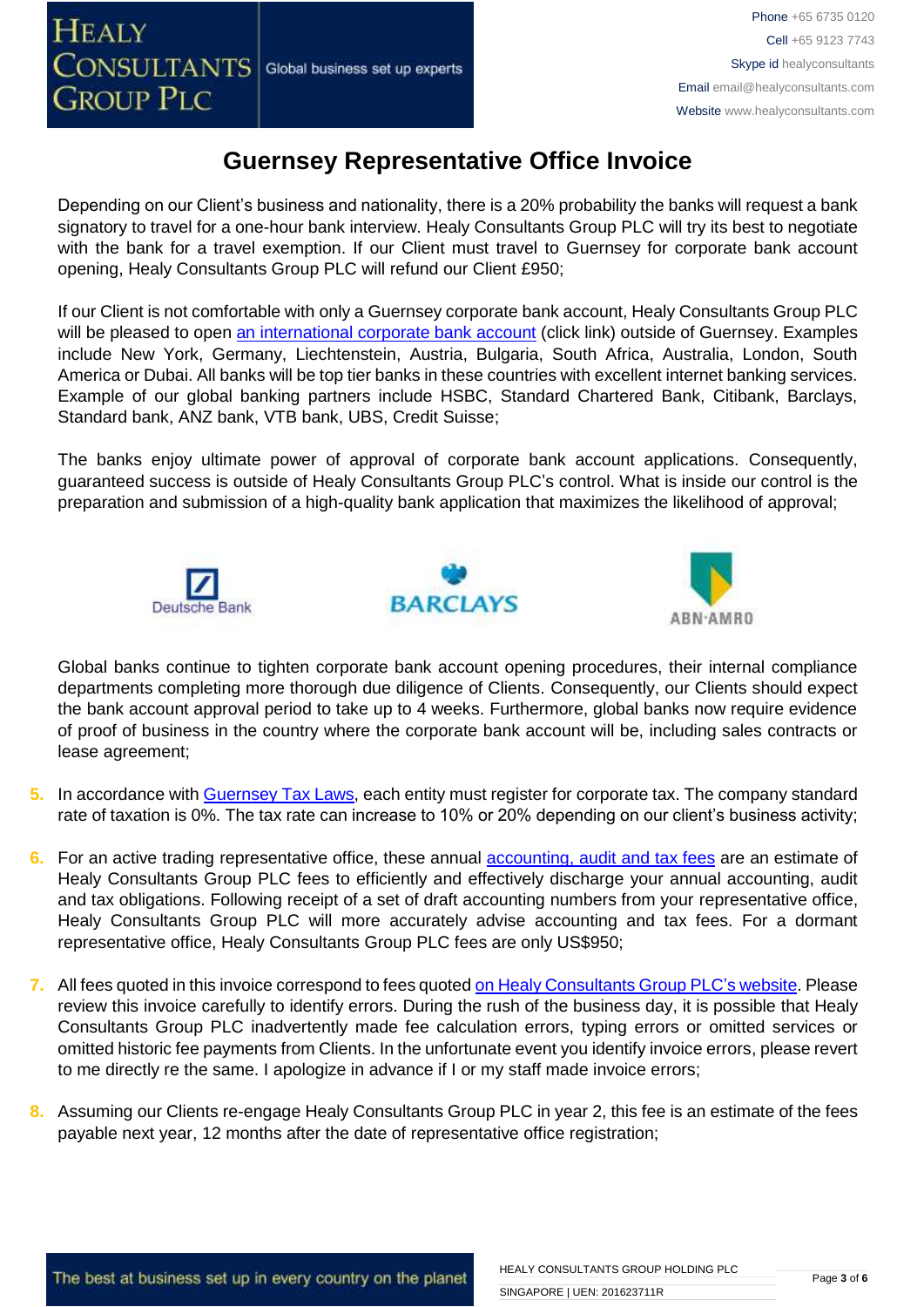Global business set up experts

**HEALY** 

### **Guernsey Representative Office Invoice**

- **9.** The fees quoted in this invoice are a prediction of the fees required to efficiently and effectively complete this engagement in a timely manner. If during the engagement Healy Consultants Group PLC realizes that the project is more complex than anticipated, requiring a large additional investment of time, my Firm will revert to request additional fees;
- **10.** Engage Healy Consultants Group PLC to [project manage](http://www.healyconsultants.com/project-manage-engagements/) business set up in every country on the planet. We are the best in the [world](http://www.healyconsultants.com/best-in-the-world/) at what we do, timely completing the  $A$  to  $Z$  of every country engagement;
- **11.** In accordance with [Companies \(Guernsey\) Law 2008,](http://www.guernseylegalresources.gg/article/94138/Companies-Guernsey-Law-2008-Consolidated-text) there is no minimum share capital for the establishment of a representative office;
- **12.** In order to ensure sufficient compliance with Guernsey's anti-tax-evasion laws, we require our Client to provide us with a legal opinion from an accounting firm, confirming that our Client is not evading taxes of any jurisdiction by establishing a business in Guernsey;
- **13.** If our Client and Healy Consultants Group PLC properly plan this engagement, our Clients will *not* have to travel during this engagement. Healy Consultants Group PLC will efficiently complete representative office registration and corporate bank account opening in a timely manner without our Client's presence. Instead, our Client will need to **i)** sign and get documents legalized in the embassy in their country of origin; and **ii)** courier the originals to Healy Consultants Group PLC's office;



- **14.** If our Client requires nominee shareholder and director services [\(click link\),](http://www.healyconsultants.com/corporate-outsourcing-services/nominee-shareholders-directors/) Healy Consultants Group PLC will be pleased to assist. Our fee for professional, passive nominee corporate shareholder amounts to £2,100 per annum. Our fee to be both nominee director and shareholder amounts to £6,600 per annum. Being the sole shareholders and sole director of a Client's company exposes Healy Consultants Group PLC to reputation, litigation and financial risk;
- **15.** Depending on our Client's business and nationality, the Guernsey Government may require a special regulatory license to carry on your business in the country. Healy Consultants Group PLC will assist our Client secure license approval; there may be additional engagement fees. However, the Government enjoys ultimate power of approval of company registrations and business licenses;
- **16.** If required, Healy Consultants Group PLC will be pleased to assist your firm secure employee visa approvals. Our fee is £3,950 for the first employee, £2,950 for the second employee, £1,950 per employee thereafter. Our employee visa fees includes preparation of a quality visa application and submitting to the correct Government immigration officers. The Government enjoys ultimate power of approval of visa applications. Consequently, guaranteed success is outside of Healy Consultants Group PLC's control. What is inside our control is the preparation and submission of a high quality immigration visa application that maximizes the likelihood of visa approval;
- **17.** Some of our Clients request Healy Consultants Group PLC to provide temporary shared [office space](http://www.healyconsultants.com/virtual-office/) for 6 months until their preferred business premises is found. If your Firm requires this service, our one-time fee is £950. Monthly rental thereafter is paid directly to the landlord, independently of Healy Consultants Group PLC;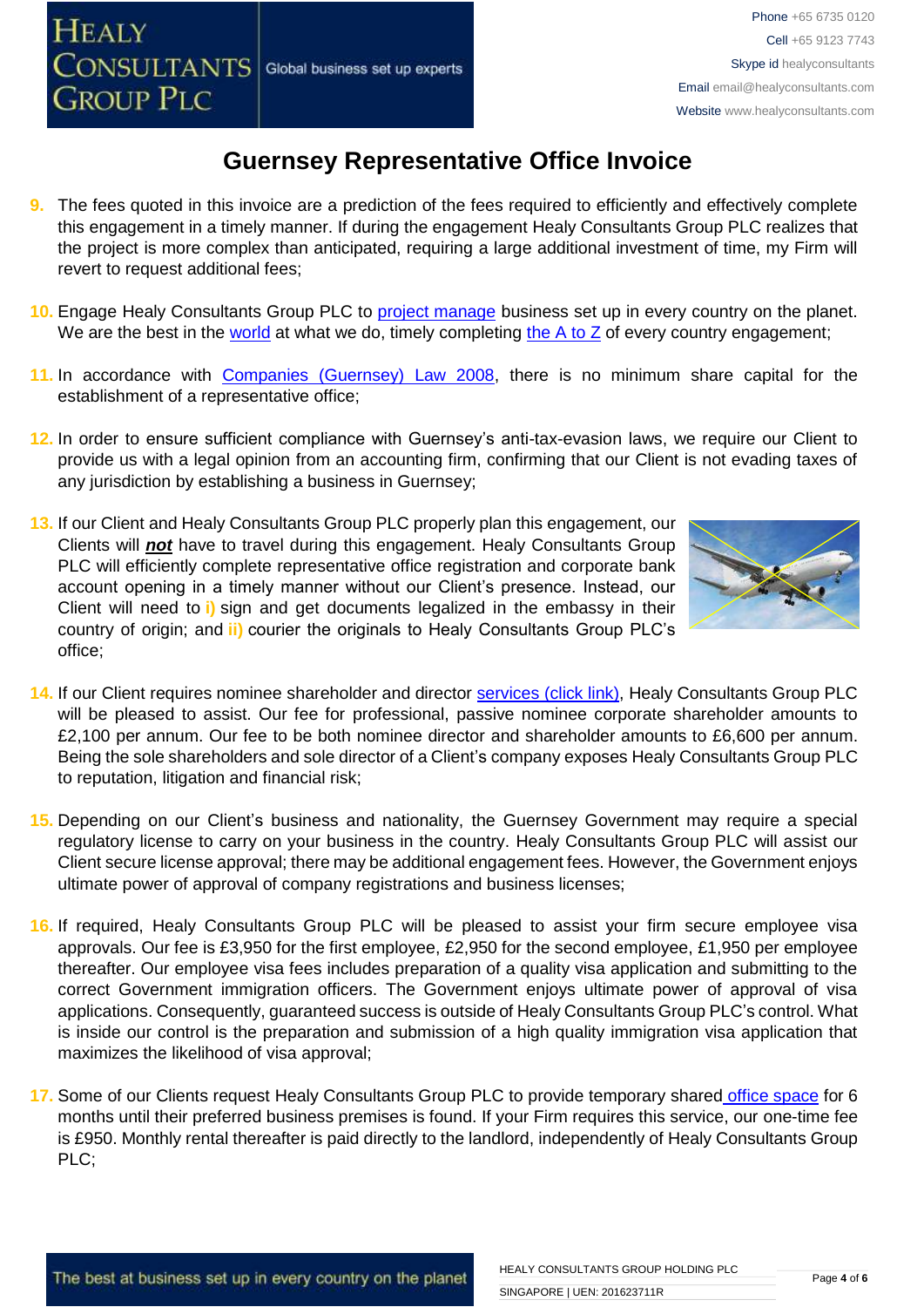- **18.** It is important our Clients are aware of their personal and corporate tax obligations in their country of residence and domicile. Let us know if you need Healy Consultants Group PLC help to clarify your local and international annual tax reporting obligations;
- **19.** Government tax obligations include half-yearly corporation tax return filing. If you need our help, Healy Consultants Group PLC can complete monthly or quarterly Government reporting for a monthly fee of £860. Healy Consultants Group PLC monthly support will include **i)** receive in Dropbox the monthly invoices from our Client; **ii)** label monthly bank statement transactions; **iii)** preparation and submission of VAT returns and **iv)** submission of monthly employee payroll reporting;
- **20.** Some of our Clients require an [immediate Guernsey](http://www.healyconsultants.com/turnkey-solutions/) solution. With this strategy, within a day Healy Consultants Group PLC can supply our Client **i)** an existing dormant Guernsey company number; **ii)** an already approved Guernsey corporate bank account number; and **iii)** a business address. Turnkey solutions are attractive to those entrepreneurs who wish to immediately close a country deal, sign a contract or invoice a customer;
- **21.** During the engagement, shareholders and directors' documents may need to be translated into the local language; before the Government and Bank approves company registration and corporate bank account opening respectively. Consequently, our Client should budget for possible additional translation and embassy attestation fees. Either our Client or Healy Consultants Group PLC can complete this administrative task;

As always, Healy Consultants Group PLC will negotiate with all third parties to eliminate or reduce additional engagement costs. For transparency purposes, all third-party fee payments will be supported by original receipts and invoices. Examples of possible third-party payments include **i)** embassy fees; **ii)** notary public costs; **iii)** official translator fees;

- **22.** As stipulated on our [business website](http://www.healyconsultants.com/) and in section 3 of our engagement letter, Healy Consultants Group PLC will only commence the engagement following **i)** settlement of our fees and **ii)** completion and signing of our legal engagement letter;
- 23. Healy Consultants Group PLC will only register your representative office after 75% of due diligence [documentation](http://www.healyconsultants.com/due-diligence/) is received by email. Healy Consultants Group PLC will only open a corporate bank account after 100% of the Client's original due diligence documentation is received by courier;
- **24.** During the annual renewal engagement with our Client, our in-house [Legal and Compliance Department](http://www.healyconsultants.com/about-us/key-personnel/cai-xin-profile/)  [\(click link\)](http://www.healyconsultants.com/about-us/key-personnel/cai-xin-profile/) reviews the quality and completeness of our Client file. Consequently, Healy Consultants Group PLC may revert to our Client to ask for more up to date [due diligence documentation;](http://www.healyconsultants.com/due-diligence/)
- **25.** To assist our Clients to minimize foreign exchange costs, we offer the payment in SG\$, Euro, Pounds or US\$. Kindly let me know in which currency your Firm prefers to settle our fees and I will send an updated invoice, thank you;
- **26.** Some of our Clients engage Healy Consultants Group PLC to [recruit \(click link\)](http://www.healyconsultants.com/corporate-outsourcing-services/how-we-help-our-clients-recruit-quality-employees/) local employees. We have a lot of experience in this area and we are quite skilled at securing quality candidates for our Clients;